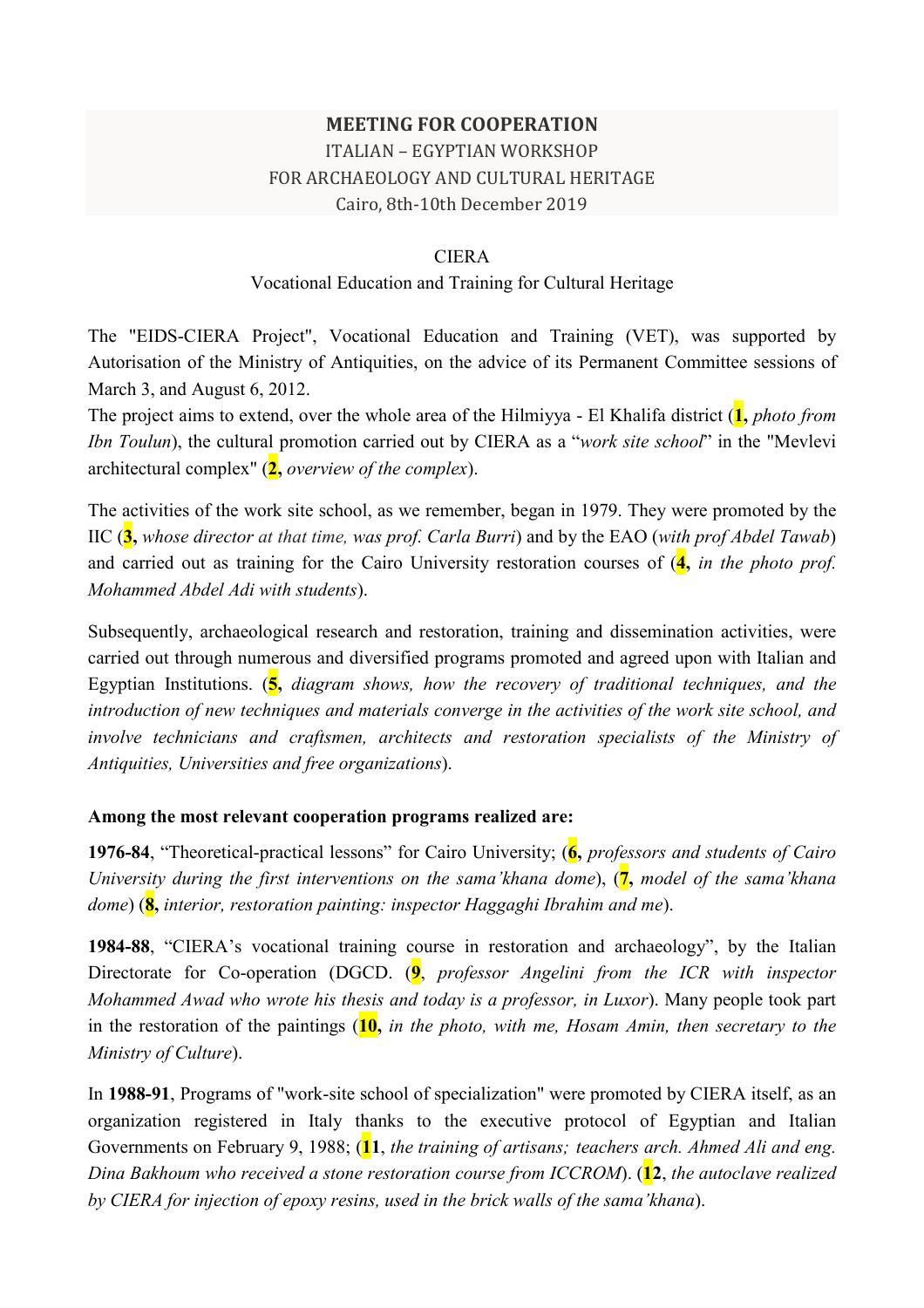**Since 1988 until today**, CIERA collaborated in the setting up of courses or departments of restoration at the following universities:

**Helwan**, (**13,** *prof. Semir Seif, contributor at the University of Helwan*)

**Qena**, (**14,** *in 1988-90 two-year course at Qena University by prof Haggaghi with the support of the Dean El Bedrawi Zahran*)

**Cairo -Alexandria**, where in 1997 - 99 we held a training course for the Supreme Council of Antiquities employees (**15,** *in the photo, prof. Bongrani Luisa, archaeologist and prof. Renzo Delia, physicist for radiocarbon applications, from Rome University. From Alexandria University, Dr. Mohammed Helal who had written* (**16**) *his doctoral thesis, in our work site school, on the mausoleum stucco* 

**1992-98**, "Training Pilot Archaeological Project" was carried out with the contribution of the Directorate for Cultural Cooperation DGCC; (**17,** *the archaeological excavations have brought to light the remains of the Sunqur Sa'di madrasa and more ancient testimonies The study of ceramics has been the subject of a thesis at the University of Venice by Gabbrielli*) (*and Thesis of Yashbak palace by Cinzia Tavernari with Venice and Paris Universities*)

In **1995-99**, Theoretical-practical program for the students of Tanta University by Egyptian Ministry for International Cooperation (MIC); (*18, the students worked on the paintings of the Sounqur Sa'di madrasa*. **19,** *Group photo with the program bus*)

**1991-94, 1996-2000**, CIERA's Applied Technologies for Restoration and Conservation in the (**20**) *"Mediterranean Project: Research and Training for Third Countries".National Research Council (CNR, SMED - CFPR*); (**21,** *a chemical laboratory for site analysis was organized* (**22,** *photos of chemist Scala* (**23,** *lesson of site safety expert Marco Palma from CNR)* 

**2002-08**, Two Programs interacted (**24)**: the "Program for the Professional Training", by the Directorate of Cooperation for Developmnt DGCD, and the project of restoration of the Mevlevi "takeyya" (**25,** *convent*) carried out by the contract between CIERA and the Italian Ministry of Productive Activities, (**26,** *photo lessons by Lorenzo Lazzarini of the University of Venice* **) (27,**  *operai e restauratori*).

## **Buildings involved in the restoration activities.**

1. **in 1988**, CIERA has accomplished the recovery of the **Sama'khana**, (**28,** *the sama'khana and the underlying archeological area*)

2. **from 1998 to 2002**, the recovery of the **Madrasa of SunqurSa'di** (**29**). The restoration involved archaeological excavations below the sama'khana, (30, *photo of the Madrasa Iwan-used as a Mevlevi Museum*)

3. **in 2003-2008,** CIERA accomplished the restoration of the **Mevlevi Takeyya** and the **Mausoleum of Sunqur Sa'di,**. (**31***, photo of mausoleum*).